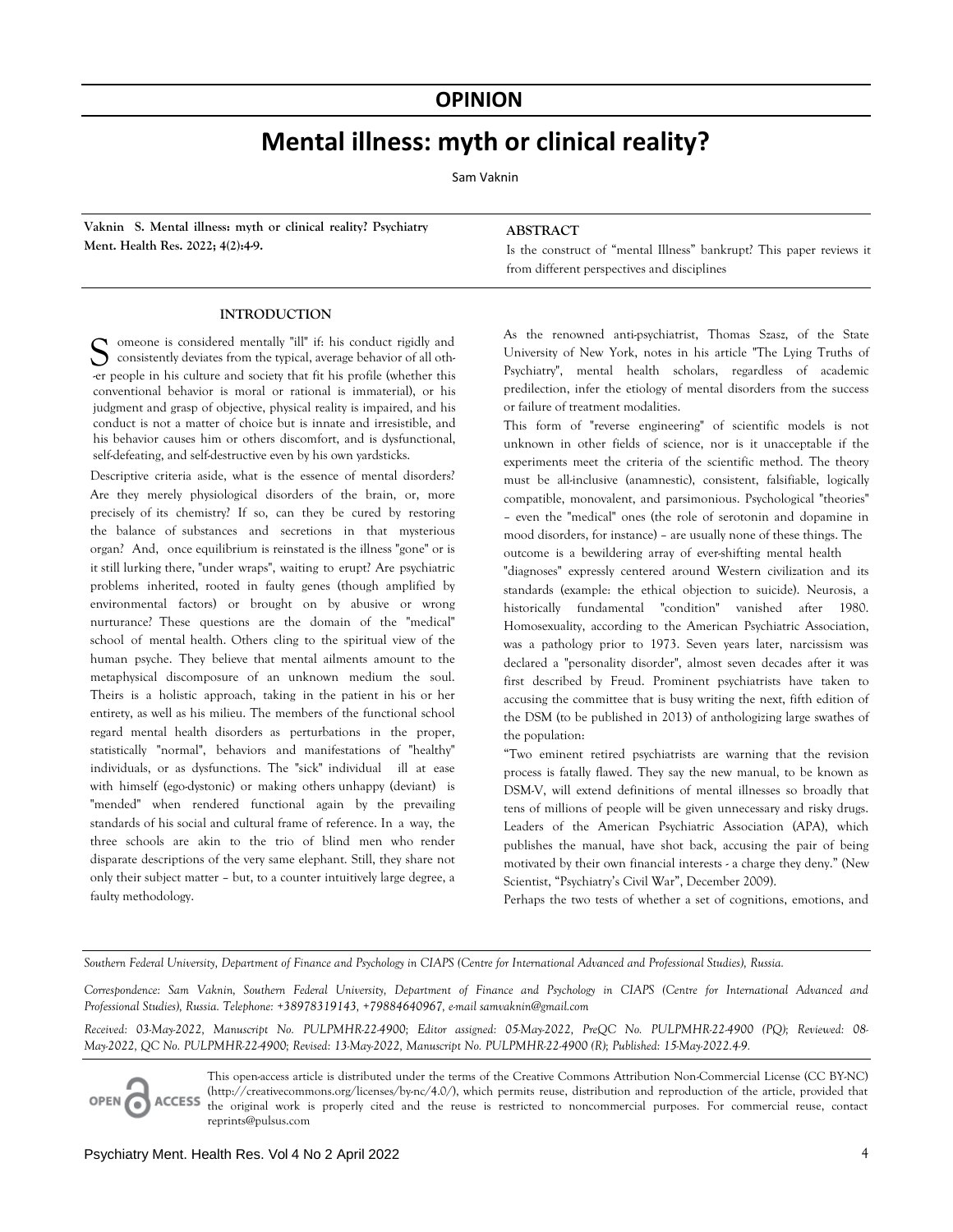## **Vaknin S.**

behaviors constitutes a clinical entity should be:

Invariance is it considered a mental illness across all cultures, periods in history, and societies? If it is, chances are that we are dealing with an objective, ontological, immutable diagnosis.

Is it the outcome of an ego-syntonic personal philosophy or ideology? If it is, chances are that this is a culture-bound syndrome, not a mental illness.

#### **The biochemistry and genetics of mental health**

Certain mental health afflictions are either correlated with a statistically abnormal biochemical activity in the brain or are ameliorated with medication. Yet the two facts are not ineludibly facets of the same underlying phenomenon. In other words, that a given medicine reduces or abolishes certain symptoms does not necessarily mean they were caused by the processes or substances affected by the drug administered. Causation is only one of many possible connections and chains of events.

To designate a pattern of behavior as a mental health disorder is a value judgment, or at best a statistical observation. Such designation is effected regardless of the facts of brain science. Moreover, correlation is not causation. Deviant brain or body biochemistry (once called "polluted animal spirits") do exist but are they truly the roots of mental perversion? Nor is it clear which triggers what: do the aberrant neurochemistry or biochemistry cause mental illness or the other way around?

That psychoactive medication alters behavior and mood is indisputable. So do illicit and legal drugs, certain foods, and all interpersonal interactions. That the changes brought about by prescription are desirable is debatable and involves tautological thinking. If a certain pattern of behavior is described as (socially) "dysfunctional" or (psychologically) "sick" - clearly, every change would be welcomed as "healing" and every agent of transformation would be called a "cure".

The same applies to the alleged heredity of mental illness. Single genes or gene complexes are frequently "associated" with mental health diagnoses, personality traits, or behavior patterns. But too little is known to establish irrefutable sequences of causes-and-effects. Even less is proven about the interaction of nature and nurture, genotype and phenotype, the plasticity of the brain and the psychological impact of trauma, abuse, upbringing, role models, peers, and other environmental elements.

Nor is the distinction between psychotropic substances and talk therapy that clear-cut. Words and the interaction with the therapist also affect the brain, its processes and chemistry- albeit more slowly and, perhaps, more profoundly and irreversibly. Medicines as David Kaiser reminds us in "Against Biologic Psychiatry" (Psychiatric Times, Volume XIII, Issue 12, December 1996) – treat symptoms, not the underlying processes that yield them.

#### **The variance of mental disease**

If mental illnesses are bodily and empirical, they should be invariant both temporally and spatially, across cultures and societies. This, to some degree, is, indeed, the case. Psychological diseases are not context dependent – but the pathologizing of certain behaviors is. Suicide, substance abuse, narcissism, eating disorders, antisocial ways, schizotypal symptoms, depression, even psychosis are considered sick by some cultures and utterly normative or advantageous in others.

This was to be expected. The human mind and its dysfunctions are alike around the world. But values differ from time to time and from one place to another. Hence, disagreements about the propriety and desirability of human actions and inaction are bound to arise in a symptom-based diagnostic system.

As long as the pseudo-medical definitions of mental health disorders continue to rely exclusively on signs and symptoms i.e., mostly on observed or reported behaviors they remain vulnerable to such discord and devoid of much-sought universality and rigor.

## **Mental disorders and the social order**

The mentally sick receive the same treatment as carriers of AIDS or SARS or the Ebola virus or smallpox. They are sometimes quarantined against their will and coerced into involuntary treatment by medication, psychosurgery, or electroconvulsive therapy. This is done in the name of the greater good, largely as a preventive policy.

Conspiracy theories notwithstanding, it is impossible to ignore the enormous interests vested in psychiatry and psychopharmacology. The multibillion dollar industries involving drug companies, hospitals, managed healthcare, private clinics, academic departments, and law enforcement agencies rely, for their continued and exponential growth, on the propagation of the concept of "mental illness" and its corollaries: treatment and research.

"The wording used in the DSM has a significance that goes far beyond questions of semantics. The diagnoses it enshrines affect what treatments people receive, and whether health insurers will fund them. They can also exacerbate social stigmas and may even be used to deem an individual such a grave danger to society that they are locked up ... Some of the most acrimonious arguments stem from worries about the pharmaceutical industry's influence over psychiatry. This has led to the spotlight being turned on the financial ties of those in charge of revising the manual, and has made any diagnostic changes that could expand the use of drugs especially controversial."

# **Mental ailment as a useful metaphor**

Abstract concepts form the core of all branches of human knowledge. No one has ever seen a quark, or untangled a chemical bond, or surfed an electromagnetic wave, or visited the unconscious. These are useful metaphors, theoretical entities with explanatory or descriptive power.

"Mental health disorders" are no different. They are shorthand for capturing the unsettling quiddity of "the Other". Useful as taxonomies, they are also tools of social coercion and conformity, as Michel Foucault and Louis Althusser observed. Relegating both the dangerous and the idiosyncratic to the collective fringes is a vital technique of social engineering.

The aim is progress through social cohesion and the regulation of innovation and creative destruction. Psychiatry, therefore, is reifies society's preference of evolution to revolution, or, worse still, to mayhem. As is often the case with human endeavor, it is a noble cause, unscrupulously and dogmatically pursued.

Another useful metaphor is to consider mental illness as a kind of self-perpetuating viral organism, which injects negative statements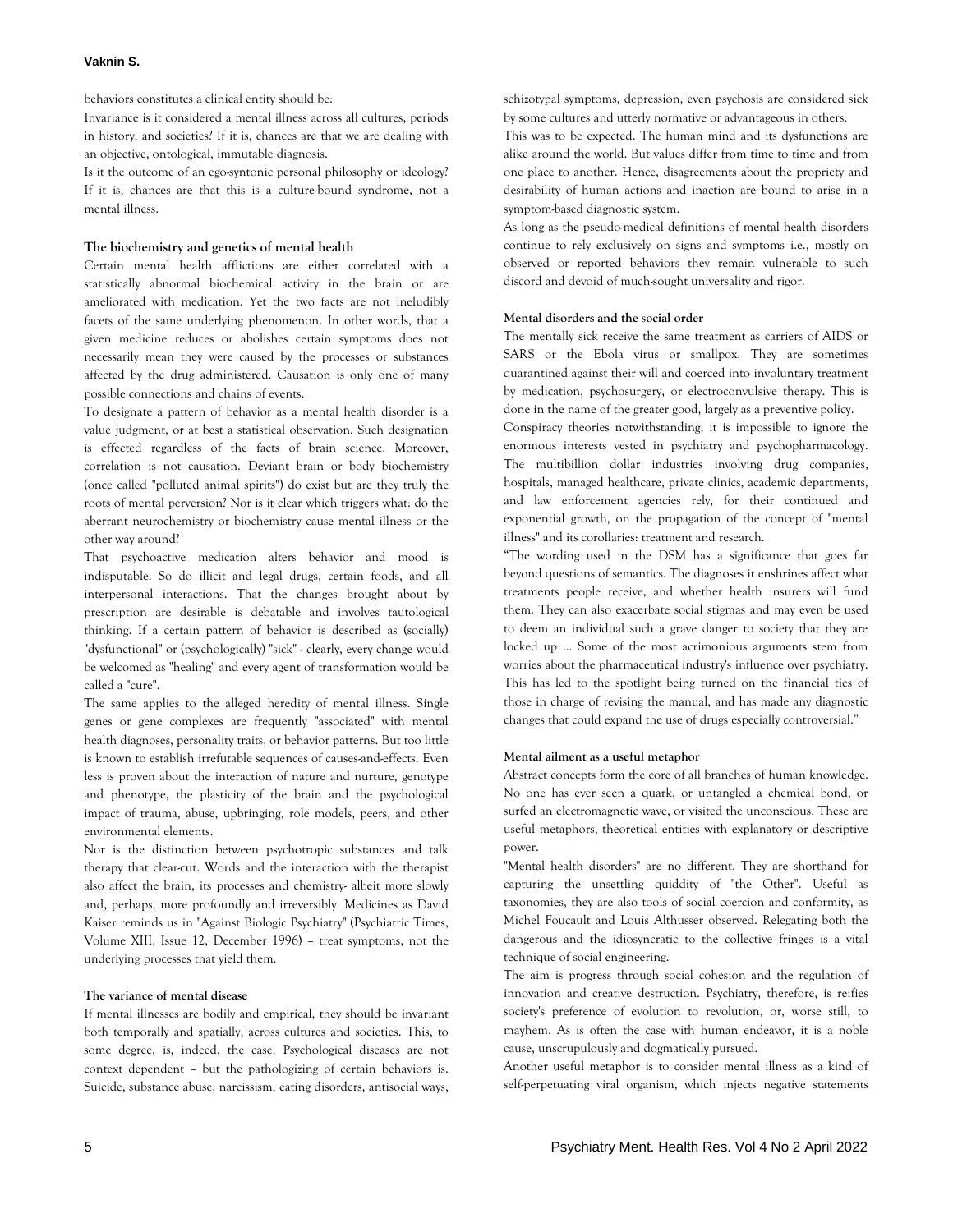#### **Note on the medicalization of sin and wrongdoing**

With Freud and his disciples started the medicalization of what was hitherto known as "sin", or wrongdoing. As the vocabulary of public discourse shifted from religious terms to scientific ones, offensive behaviors that constituted transgressions against the divine or social orders have been relabelled. Self-centeredness and dysempathic egocentricity have now come to be known as "pathological narcissism"; criminals have been transformed into psychopaths, their behavior, though still described as anti-social, the almost deterministic outcome of a deprived childhood or a genetic predisposition to a brain biochemistry gone awry - casting in doubt the very existence of free will and free choice between good and evil. The contemporary "science" of psychopathology now amounts to a godless variant of Calvinism, a kind of predestination by nature or by nurture.

# **The conspiracy of symptoms: mental illness as a network-metaphor or reality?**

Network methodology and concepts are recently being applied to mental health disorders (psychopathology): symptoms are treated as nodes, causally interconnected via biological, psychological, and societal mechanisms.

Symptoms can become self-sustaining and self-reinforcing as they get integrated in robust feedback loops. The entire network than becomes chaotic (disordered). Stable states of networked symptoms amount to discreet mental health diagnoses.

This reconception of mental illness as a network of directly and dynamically interacting symptoms is a reversal of the medicalized, static common cause and latent variable model where symptoms are brought on by a single mental health syndrome or disorder

In these nascent models, the emphasis is on internal psychodynamic etiology. They neglect social and interpersonal interactions as major drivers of mental dysfunction. Indeed, incorporating other people in such diagrammatic will serve the flesh out the network, materialize it, put on a human face on it, and connect the internal to the external, as is the case in real life. Interactions with significant others or strangers, intimate partners, or colleagues, family, and friends are as symptom-inducing as any neurotransmitter. Indeed, they are often the direct cause for such secretions and for most crucial and relevant network effects and cascades in the first place.

Networks are not a new concept. As Douglas Hofstadter noted in "Godel, Escher, Bach", Indra's bejeweled Net is 3000 years old. The most modern incarnations of this organizational principle have to do with computing and business.

National economies and the global arena are set up as networks of

producers, suppliers, and consumers or users. Indeed, the network is one of two organizing principles in business, the other being hierarchy. Business units' process flows of information, power, and economic benefits and distribute them among the various stakeholders (management, shareholders, workers, consumers, government, communities, etc.)

Similarly, neural networks are used to process information (both endogenous and exogenous), convey instructions and programming, allocate energy, and monitor and distribute outcomes among its corporeal clients. They bring together producers of signaling and catalyzing molecules and their consumers and end-users: various tissues and body systems.

In mental health networks, it is possible that symptoms act like thermodynamic sinks, draining data generated from within and from without and filtered via psychological constructs, defense mechanisms, memories, core identity, socialized roles, inhibitions, and internal and external objects.

Within networks, timing determines priority and privileged access. First movers (pioneers, early adopters, or processes which immediately follow stimuli such as triggers) benefit the most from network effects. In hierarchies, positioning is spatial, not temporal: one's slot in the pyramid determines one's outcomes.

But this picture is completely reversed when we consider interactions with the environment: The spatial scope and structure of the network (e.g., the number of nodes, the geographic coverage) determine its success while the storied history of the hierarchy (its longevity, in other words: its temporal aspect) is the best predictor of its reputational capital and its capacity for wealth or signal generation.

Counterintuitively, access to information and the power it affords are not strongly correlated with accrued benefits. In networks, information and power flow horizontally: everyone (or everything, every node) is equipotent and isomorphic. Like a fractal or a crystal, every segment of the network is identical to the other both structurally and functionally (isomorphism). But benefits accrue vertically to the initiators of the network and are heavily dependent on tenure and mass: the number of nodes "under" the actor. Thus, the earlier participants or members enjoy an exponentially larger share of the benefits than latecomers (MLM commissions, ad revenues in business or access to mental resources and processing power in psychology).

In hierarchies, benefit accrual is also closely correlated with one's position in the organization and, less often, with one's tenure. Power, information, and benefits are skewed and flow vertically and asymmetrically: the hierarchical organization is based on diminishing potency and heteromorphic (no functional cross-section of the structure resembles another). Members of the hierarchy experience an external locus of control and often develop alloplastic defenses (they blame the world for their failures and errors) and passive-aggressive reactive patterns.

As usual, evolution borrowed the best of all possible worlds, models, structural engineering approaches, and action principles. In living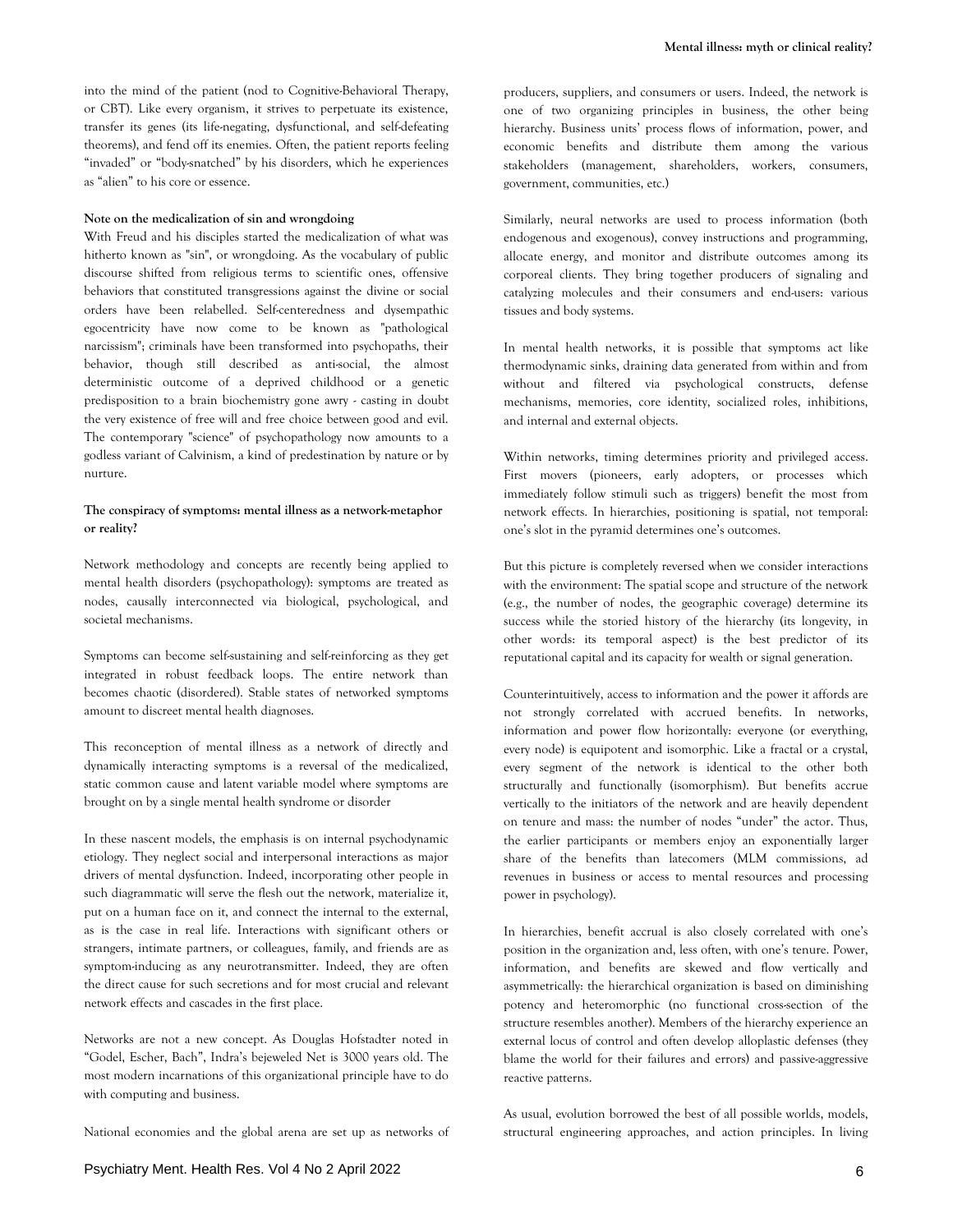## **Vaknin S.**

organisms and even more so in human psychology, hierarchies combine with networks seamlessly to yield optimal favorable outcomes.

Consider this apex and culmination of creation: the brain.

Neural activity in the brain is subject to thresholds of activation and excitation which accrue in multiple populations or units. This structure is midway between a network and a hierarchy and resembles the stock exchange with its trading curbs or circuit breakers (where every equidistant participant is equipotent, at least ideally).

Networks evolve from informal, diffuse structures to increasingly formal ones. Hierarchies go the other way: from formal to informal. The formal hierarchy ends up playing host to numerous informal networks (e.g. in the boardroom or in the neoplastic brain as it rewires its pathways).

In business, over time and as size increases, informal networks tend to introduce terms of service, regulations, and etiquette that render them less nimble and more focused. In the brain, they generate proteins that code for memories and are stable structures within otherwise plastic neural pathways.

Finally, hierarchies tend to concentrate their concerted efforts on problem-solving and on fending off challenges. They seek equilibrium and homeostasis and avoid creative destruction, disruptive technologies, and paradigm-altering innovation.

In the business world, networks thrive on challenges and novelty. They benefit from disequilibrium and disruption. They foster technological instability as well as other forms of chaotic interaction such as creative disruption and creative destruction. Consequently, they tend to attract mavericks and entrepreneurs, not managers and academics, for instance.

Again, the brain is a delicate balancing act between these two models with interspersed and interacting stable and stochastic structures. Exactly like in the twin cases of cancer and viruses-lethal mutative pathologies which serve also as evolutionary agents-mental illness may be a way to experiment with variations on the themes of mental health in order to yield or discover higher, more efficient organizational structures, principles, and processes.

Both hierarchies and networks are homophilic (attract same-minded people, and similar stimuli, information, constituents, or elements) and, therefore, acts as "sinks". Both are threatened by confirmation bias and by the emergence of in-house monocultures which are susceptible to external shocks ("silos").

But networks are far better suited to leverage synergies: they are less rigid than hierarchies and, as a result, have the upper hand as far as coordinated emergent response times and dissemination of new information go. Networks are also far better suited to optimize their social or peer capital (same tissue biological cells or neurons are such

"peers") because they emphasize social, peer-to-peer interactions over top-down flows.

Networks go through a life cycle which can be divided to three phases: 1. Memetic Phase 2. Network Effects Phase

3. Collapse Phase

The Memetic Phase is autonomous and based on the distributed replication of memes. It is characterized by fecundity (replication) but not by fidelity (authenticity of replicated memes), or longevity.

We use emotions and cognitions to fixate memories and contextualize them precisely for this reason. In many mental health conditions, this process is interrupted by various forms of dissociation, by infantile and regressive defense mechanisms, by cognitive deficits and biases, or *via* emotional dysregulation.

The transition to the phase of network effects (network externality) is based on a bandwagon effect: a positive feedback loop enhances the value of the network for its members and users the greater their number is.

The more insulated the network is, the more of a self-sufficient and self-sustaining ecosystem it is, the greater its value to its members. But a degree of openness to the environment is critical to ensure proper regulation, validation, calibration, and verification within a regime of non-impaired, functional testing of reality.

Various psychotherapies emphasize the former self-reinforcing aspects of networks (CBT) or the latter, homeostatic functions (mindfulness).

The orthodox prevailing wisdom is that as some critical mass or threshold are transcended, the network goes viral. But this is not necessarily good news. In nature, viral pandemics self-limit and peter out. Ageing-related mental health disorders can be thought of the unfortunate by-products of the inexorable process of winding down of an organism once "herd immunity" had been established in its natural, now immune, hosts.

Similarly, all networks decline, decay and collapse if they fail to activate their members: monopolize or consume their time, monetize their eyeballs, reward them for time spent within the network, or otherwise create value added intrinsically or extrinsically. Similarly, incipient networks decay in the brain if they fail to excite or activate a neural pathway or if they lack feedback from the body.

Various reinforcement techniques leverage this principle to inculcate in the target some pathology or to eradicate it (healing) by flooding the mind (brain) with the relevant, behavior-triggering, signals and messages or by starving the unhealthy mind of the cues that provoke the illness. Social media make abundant use of these psychological insights and revelations to foster operant conditioning and long-term addiction in their unfortunate users.

Also, if the network is totally sealed off and homophilic is biased as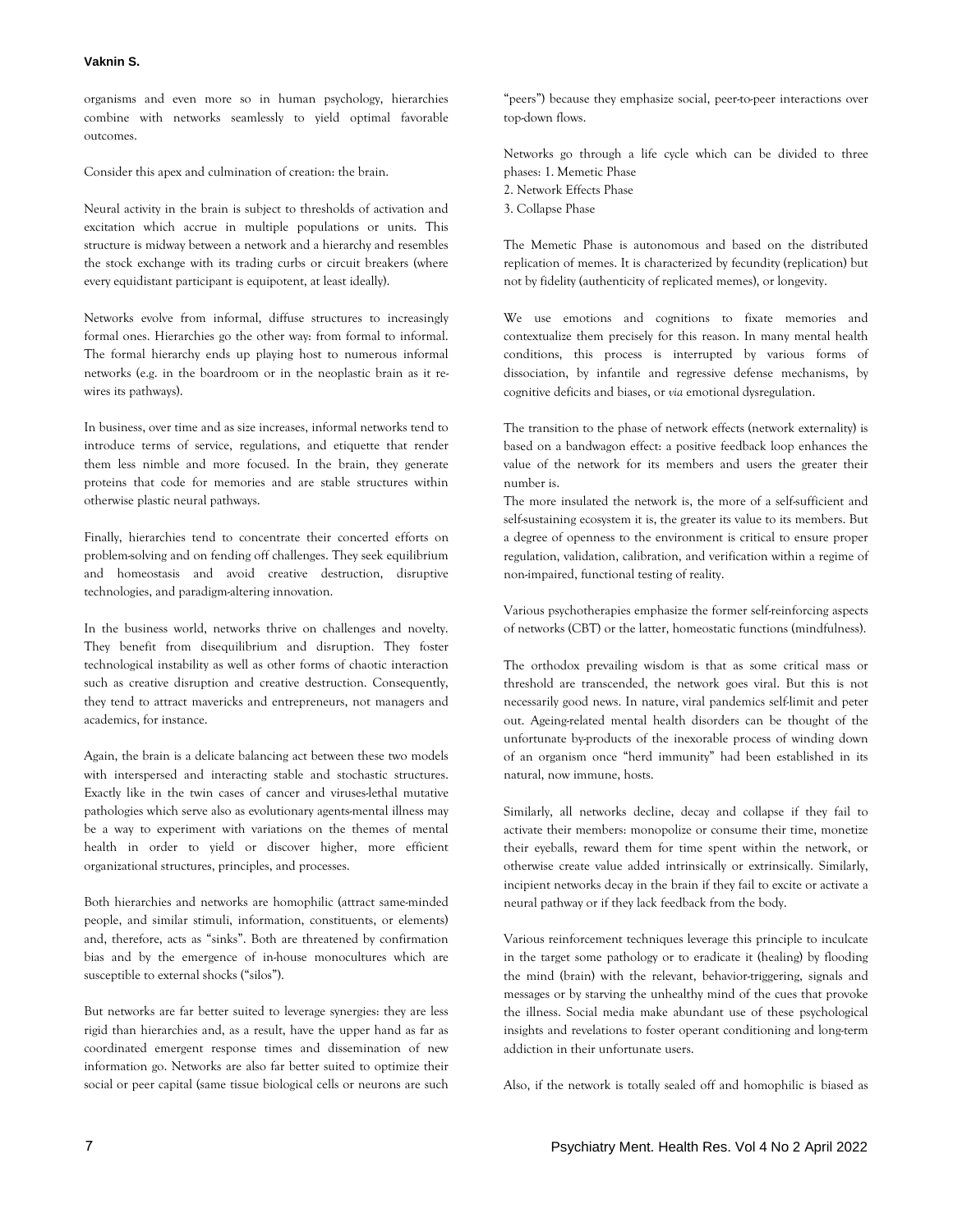far as information and membership flows are concerned, is subject to solipsistic confirmation bias it is doomed to collapse.

Following the collapse, the network can survive as a remnant, as a residual network ("neutron star network"), or as an archive ("memory" or "identity" which is a set of memories organized into reframed narratives).

Certain mental health conditions, such as psychotic disorders, mimic such solipsism by confusing and conflating internal objects with external ones. Consequently, no information is granted a privileged position, no data are deemed "objective". This hyperflexive confusion makes it impossible for the patient to generate self-efficacious feedback loops based on proper reality testing.

All told, networks thrive when two conditions are met rigorously:

(1) When they generate meaning intrinsically, no matter how outlandish it is (consider religions, scientology, and inane or eccentric cults such as flat Earthers, birthers, or believers in reptilian aliens as the true rulers of humanity).

Such self-generated meaning bonds the members and affords them a feeling of "home", of affiliated exclusivity, of belonging to a brotherhood. It also provides them with a narcissistic boost due to their access to arcane or occult knowledge.

Networks decay when meaning is exclusively imported (extrinsic) or even when it arises only as a result of the network's interactions with other exegetic, nomological, or hermeneutic systems.

Mental illness may be exactly this: an exclusively internal generation of meaning which is not subjected to unimpaired or rigorous friction with reality.

(2) Networks thrive when they generate value endogenously, by empowering and gratifying their members as they leverage the total resources of the network. Political parties, social media, institutional religions, and the Freemasons are examples of such networks.

Networks decay when they depend on the outside for value creation (exogenous value proposition). Even hybrid networks – such as MLMs (Multi-Level Marketing) - are doomed to fail ultimately owing to this dependence.

Again, mental illness is largely solipsistic (for example, in the cases of delusions or hallucinations). It serves to restore both ego-syntony and self-efficacy. It is therefore of critical value to the mentally ill patient. This might explain why curing mental illness and healing are so difficult to accomplish: mental disorders, in most cases, are positive adaptations which allow for the optimization of scarce resources under the constraints of the individual's idiosyncratic personality and chaotic life circumstances.

Thus, the more insulated, self-contained, and self-sufficient the network and its memeplex are as far as generating meaning (goals)

and value (benefits, both emotional and economic) the longer it survives and the more it prospers. Facebook and Apple are prime examples of such insular, closed, exclusive ecosystems. Mental illness is another such instance.

"My aim with this book was to document the fundamental problems I see with research practices in psychology and how we can fix them. The seven sins, in turn, are bias, hidden flexibility, unreliability, data hoarding, corruptibility, internment and bean counting. They cover the full spectrum of academic practice, from the way we design and report experiments, to the way we handle fraud cases, to the bizarre ways we attempt to measure the quality of science and scientists.

Let's take the first sin as an example. One major form of bias is publication bias: a well-known form of malpractice in which journals selectively publish results that are clear and novel, rejecting studies of equivalent quality that happened to produce negative or less conclusive findings. Because researchers must publish or perish, publication bias in turn drives researchers to engage in biased research practices to produce publishable results, regardless of whether those results are credible. One such routine practice is a form of hindsight bias in which an unexpected result (usually cherry picked out of a dataset) is written up as though the author predicted it from the beginning. Reinventing history helps authors create more compelling narratives, but such inferences are no different to randomly spraying a wall with a machine gun and then drawing a bullseye around wherever the bullets happened to land.

One of the best ways to guard against bias is study pre-registration: writing down in advance our study predictions, how we plan to acquire data, and how we plan to analyse it once we get it. In science it makes sense to treat our future self as a different person to our past self, and indeed to treat that person as a hostile entity. Past me may be genuinely interested in the answer to a question, but future me knows that I need to play the academic game to advance my career, and so will tempt me toward bias. Past me can help keep future me honest by pre-registering his intentions.

In turn, journals have the power to eliminate bias by deciding what gets published based on detailed study protocols, before results even exist. This new format of publication, called a Registered Report, breaks the cycle of bias and holds great promise for improving the reliability of published research. Even though Registered Reports began in psychology, they have now been adopted by journals in psychiatry, nutrition, computer science, political science, and many other fields. The 50th journal to launch them was BMC Biology, showing the potential for psychology to help formulate solutions in neighboring disciplines.

So much has been said now about the reproducibility crisis, both in psychology and science in general, that none can honestly profess ignorance. And yet so many remain silent. I see these people much as I see my former self: experts at winning, lawyering their way through their academic careers; otherwise intelligent people cranking the handle in a broken machine. They don't care if the system is broken because it seems to work for them. They don't see how psychology is failing its public mission because their careers succeeded.